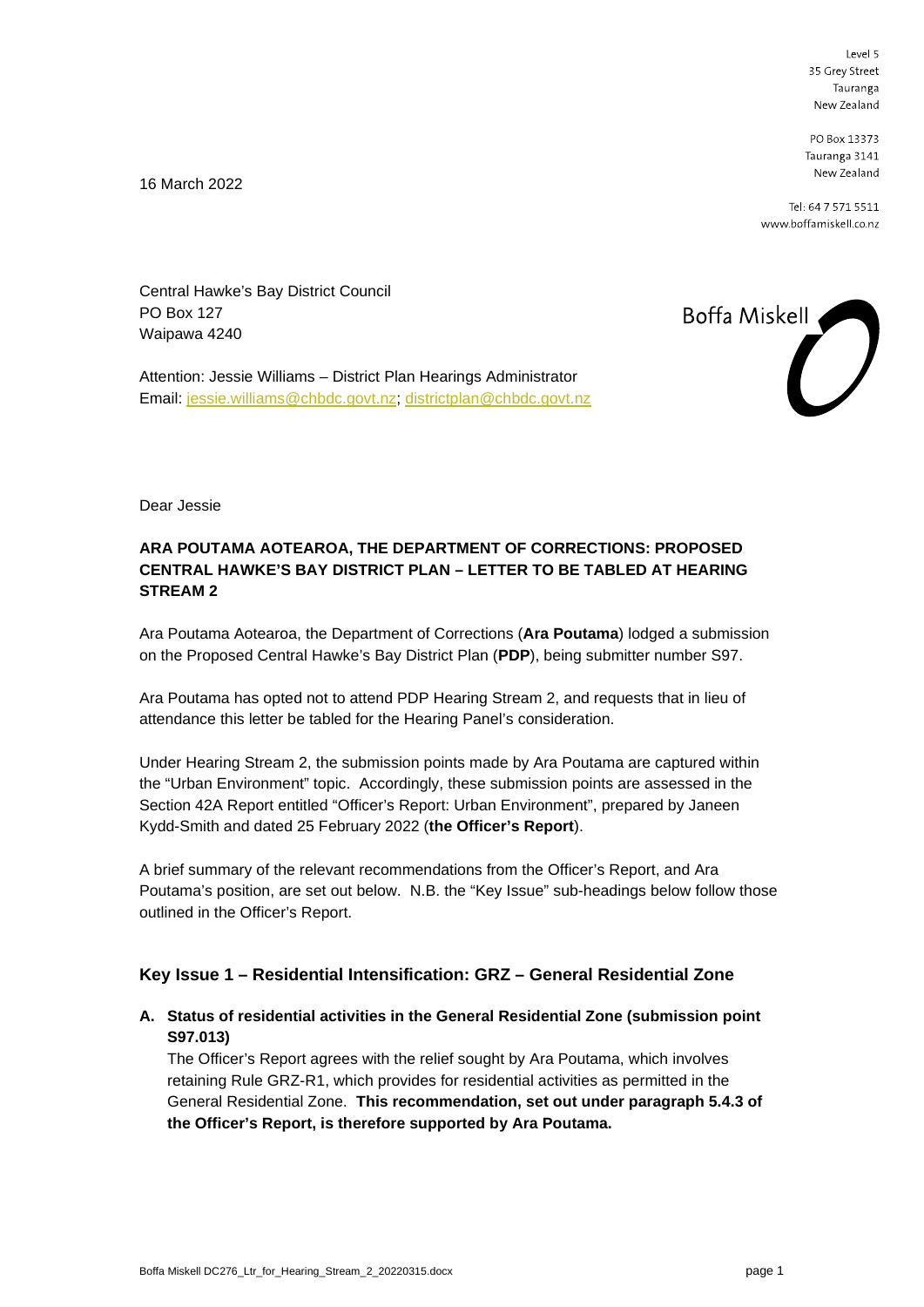# **Key Issue 6 – Community Corrections Activities Provisions**

# **A. Status of community corrections activities in the General Residential Zone (submission point S97.011)**

The Officer's Report agrees with the relief sought by Ara Poutama, which involves deleting Rule GRZ-R8, which would result in community corrections activities requiring resource consent in the General Residential Zone. **This recommendation, set out under paragraph 11.4.2 of the Officer's Report, is therefore supported by Ara Poutama.**

### **B. Status of community corrections activities in the Settlement Zone (submission point S97.007)**

The Officer's Report agrees with the relief sought by Ara Poutama, which involves retaining Rule SETZ-R10, which provides for community corrections activities as permitted in the Settlement Zone. **This recommendation, set out under paragraph 11.4.2 of the Officer's Report, is therefore supported by Ara Poutama.**

**C. Status of community corrections activities in the Commercial Zone (submission point S97.008)**

The Officer's Report agrees with the relief sought by Ara Poutama, which involves retaining Rule COMZ-R6, which provides for community corrections activities as permitted in the Commercial Zone. **This recommendation, set out under paragraph 11.4.2 of the Officer's Report, is therefore supported by Ara Poutama.**

**D. Status of community corrections activities in the General Industrial Zone (submission point S97.009)**

The Officer's Report agrees with the relief sought by Ara Poutama, which involves retaining Rule GIZ-R7, which provides for community corrections activities as permitted in the General Industrial Zone. **This recommendation, set out under paragraph 11.4.2 of the Officer's Report, is therefore supported by Ara Poutama.**

## **Key Issue 8 – Remaining Urban Environment Chapters Provisions**

- **A. Status of residential activities in the Settlement Zone (submission point S97.017)** The Officer's Report agrees with the relief sought by Ara Poutama, which involves retaining Rule SETZ-R1, which provides for residential activities as permitted in the Settlement Zone. **This recommendation, set out under paragraph 13.4.2 of the Officer's Report, is therefore supported by Ara Poutama.**
- **B. Status of residential activities in the Commercial Zone (submission point S97.018)** The Officer's Report agrees with the relief sought by Ara Poutama, which involves retaining Rule COMZ-R8 (now recommended as a new rule "COMZ-RX" in the Officer's Report), which provides for residential activities as permitted in the Commercial Zone. **This recommendation, set out under paragraph 13.4.3 of the Officer's Report, is therefore supported by Ara Poutama.**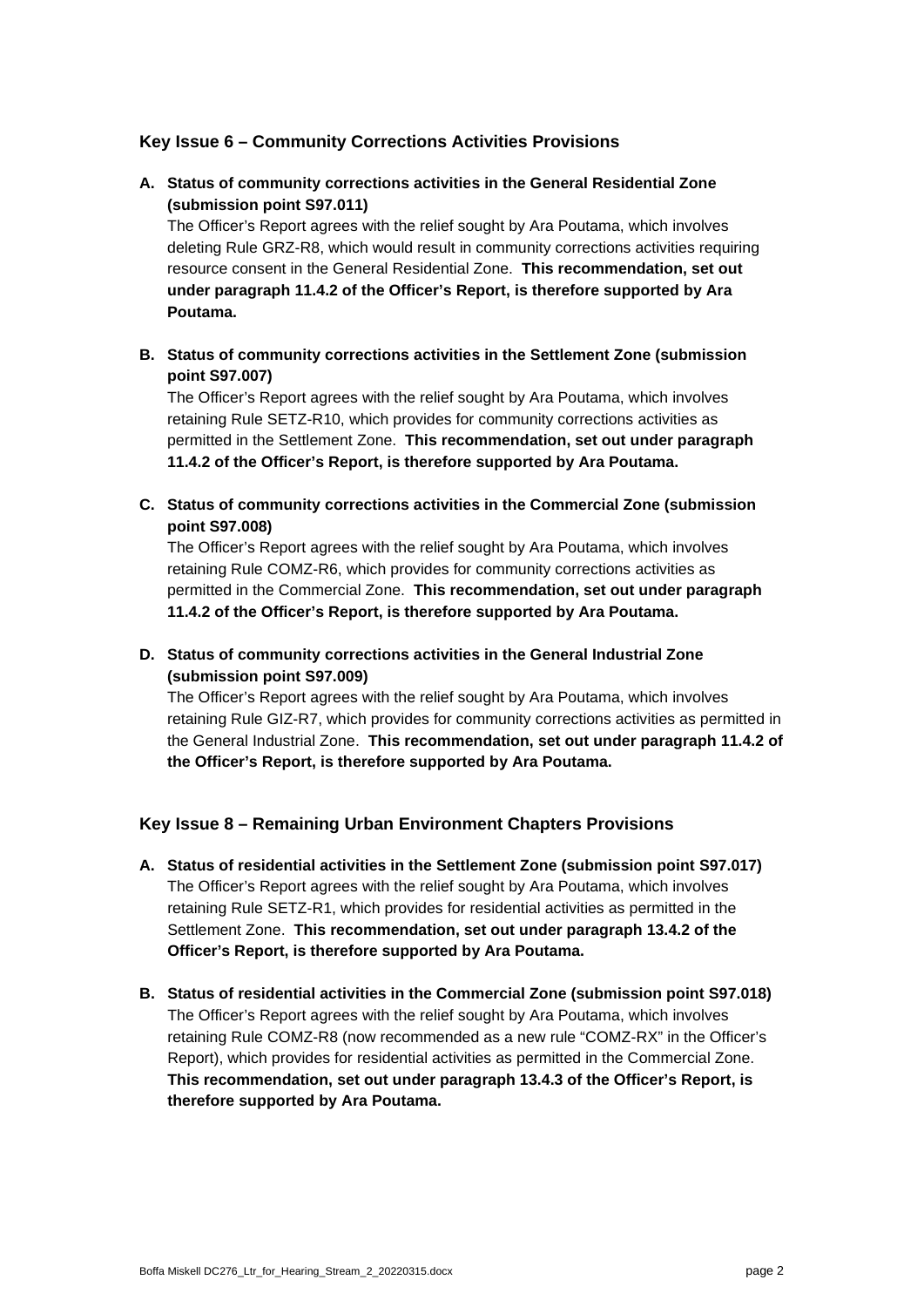## **Key Issue 9 – Definitions**

**A. Definition of community corrections activity (submission point S97.001)** The Officer's Report agrees with the relief sought by Ara Poutama, which involves retaining the definition of community corrections activity. **This recommendation, set out under paragraph 14.4.2 of the Officer's Report, is therefore supported by Ara Poutama.**

#### **B. Definition of residential activity (submission point S97.002)**

The Officer's Report agrees with the relief sought by Ara Poutama, which involves retaining the definition of residential activity. **This recommendation, set out under paragraph 14.4.2 of the Officer's Report, is therefore supported by Ara Poutama.**

Additionally, the Officer's Report has provided an assessment of Kāinga Ora's submission point S129.008, which requested the insertion of a definition for "supported residential care" into the PDP. This assessment outlines that:

- *5.3.79 I consider that the type of supported residential care that the submitter is referring to, falls within the proposed definition of 'residential activity' (taken from the National Planning Standards). In my opinion, regardless of whether people receive support to live in their houses (as individuals or as a group), and whether that support is provided by family, friends or organisations, it is still a residential activity.*
- *5.3.80 I therefore consider that there is no need or benefit in including a new definition and rule for supported residential care as a permitted activity, when the activity falls under the broad definition of 'residential activity' which is already permitted under Rule GRZ-R1. …*

Ara Poutama agrees with this position, in terms of the definition of residential activity capturing and applying to residential activities that involve an element of support or supervision; and that the definition of residential activity be retained. **This recommendation, set out under paragraphs 5.3.79 and 5.3.80 of the Officer's Report, is therefore supported by Ara Poutama.**

**C. Definition of residential unit (submission point S97.003)** The Officer's Report agrees with the relief sought by Ara Poutama, which involves retaining the definition of residential unit. **This recommendation, set out under paragraph 14.4.2 of the Officer's Report, is therefore supported by Ara Poutama.**